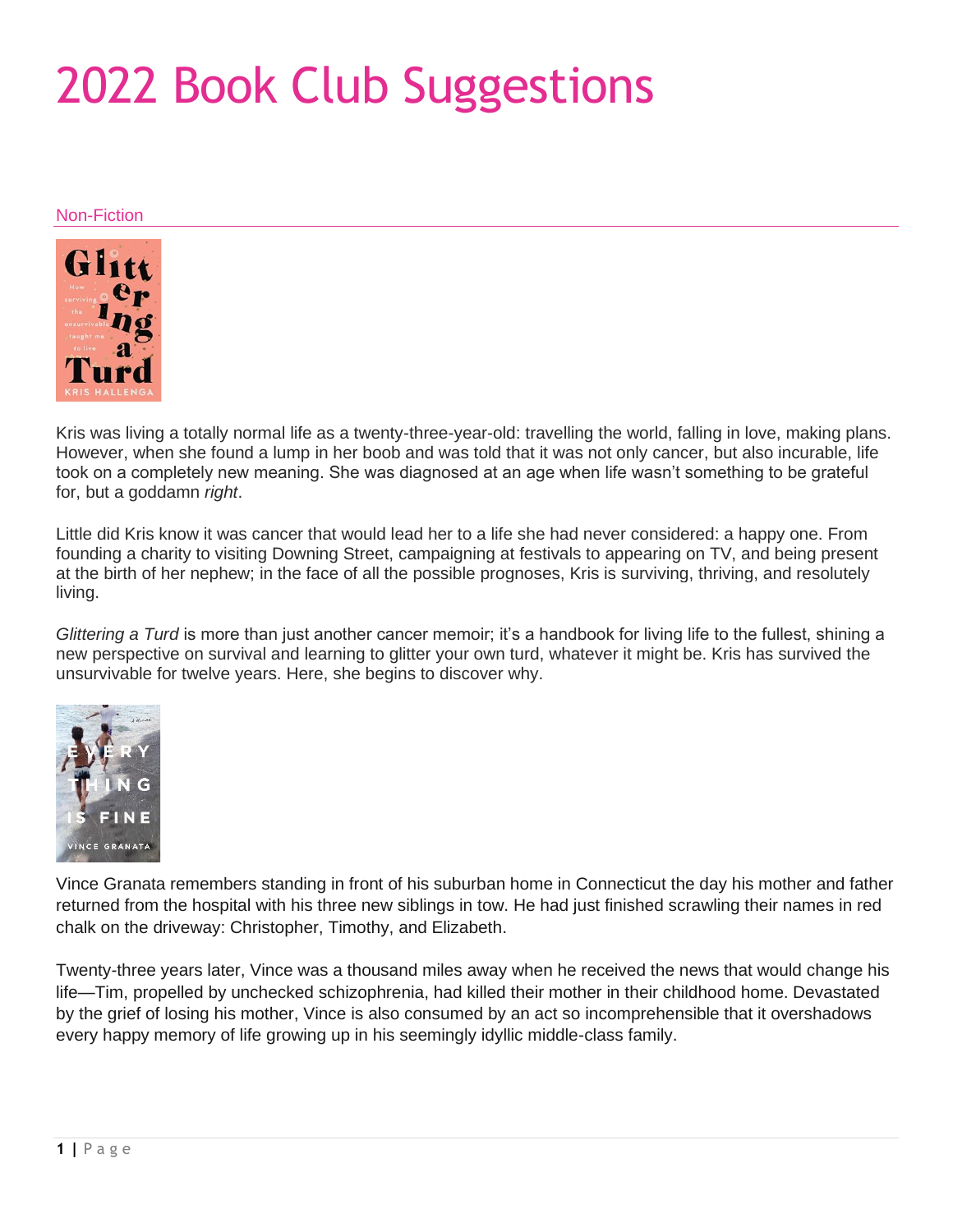

*Punch Me Up to the Gods* introduces a powerful new talent in Brian Broome, whose early years growing up in Ohio as a dark-skinned Black boy harboring crushes on other boys propel forward this gorgeous, aching, and unforgettable debut. Brian's recounting of his experiences—in all their cringe-worthy, hilarious, and heartbreaking glory—reveal a perpetual outsider awkwardly squirming to find his way in.



*From the Ashes* is a remarkable memoir about hope and resilience, and a revelatory look into the life of a Métis-Cree man who refused to give up.

Abandoned by his parents as a toddler, Jesse Thistle briefly found himself in the foster-care system with his two brothers, cut off from all they had known. Eventually the children landed in the home of their paternal grandparents, but their tough-love attitudes meant conflicts became commonplace. And the ghost of Jesse's drug-addicted father haunted the halls of the house and the memories of every family member. Struggling, Jesse succumbed to a self-destructive cycle of drug and alcohol addiction and petty crime, spending more than a decade on and off the streets, often homeless. One day, he finally realized he would die unless he turned his life around.



Soulful and uproarious, forceful and tender, *Untamed* is both an intimate memoir and a galvanizing wake-up call. It is the story of how one woman learned that a responsible mother is not one who slowly dies for her children, but one who shows them how to fully live. It is the story of navigating divorce, forming a new blended family, and discovering that the brokenness or wholeness of a family depends not on its structure but on each member's ability to bring her full self to the table. And it is the story of how each of us can begin to trust ourselves enough to set boundaries, make peace with our bodies, honor our anger and heartbreak, and unleash our truest, wildest instincts so that we become women who can finally look at ourselves and say: There She Is.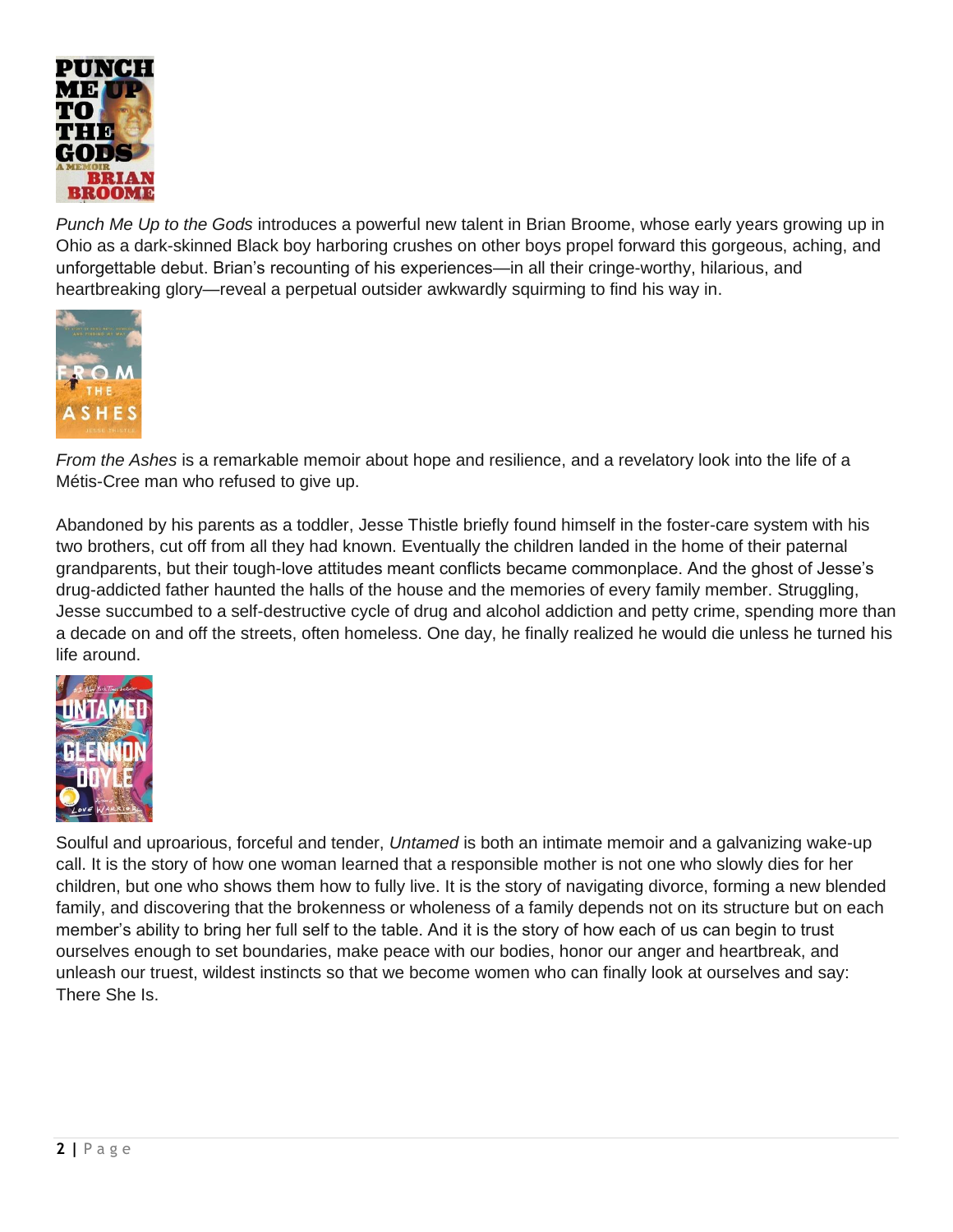

She was known to the world as Emily Doe when she stunned millions with a letter. Brock Turner had been sentenced to just six months in county jail after he was found sexually assaulting her on Stanford's campus. Her victim impact statement was posted on BuzzFeed, where it instantly went viral–viewed by eleven million people within four days, it was translated globally and read on the floor of Congress; it inspired changes in California law and the recall of the judge in the case. Thousands wrote to say that she had given them the courage to share their own experiences of assault for the first time.

Now she reclaims her identity to tell her story of trauma, transcendence, and the power of words. It was the perfect case, in many ways–there were eyewitnesses, Turner ran away, physical evidence was immediately secured. But her struggles with isolation and shame during the aftermath and the trial reveal the oppression victims face in even the best-case scenarios. Her story illuminates a culture biased to protect perpetrators, indicts a criminal justice system designed to fail the most vulnerable, and, ultimately, shines with the courage required to move through suffering and live a full and beautiful life.



In the summer after graduating from college, Suleika Jaouad was preparing, as they say in commencement speeches, to enter "the real world". She had fallen in love and moved to Paris to pursue her dream of becoming a war correspondent. The real world she found, however, would take her into a very different kind of conflict zone.

It started with an itch—first on her feet, then up her legs, like a thousand invisible mosquito bites. Next came the exhaustion, and the six-hour naps that only deepened her fatigue. Then a trip to the doctor and, a few weeks shy of her twenty-third birthday, a diagnosis: leukemia, with a 35 percent chance of survival. Just like that, the life she had imagined for herself had gone up in flames. By the time Jaouad flew home to New York, she had lost her job, her apartment, and her independence. She would spend much of the next four years in a hospital bed, fighting for her life and chronicling the saga in a column for *The New York Times*.

When Jaouad finally walked out of the cancer ward—after three and a half years of chemo, a clinical trial, and a bone marrow transplant—she was, according to the doctors, cured. But as she would soon learn, a cure is not where the work of healing ends; it's where it begins. She had spent the past 1,500 days in desperate pursuit of one goal—to survive. And now that she'd done so, she realized that she had no idea how to live.

## **Fiction**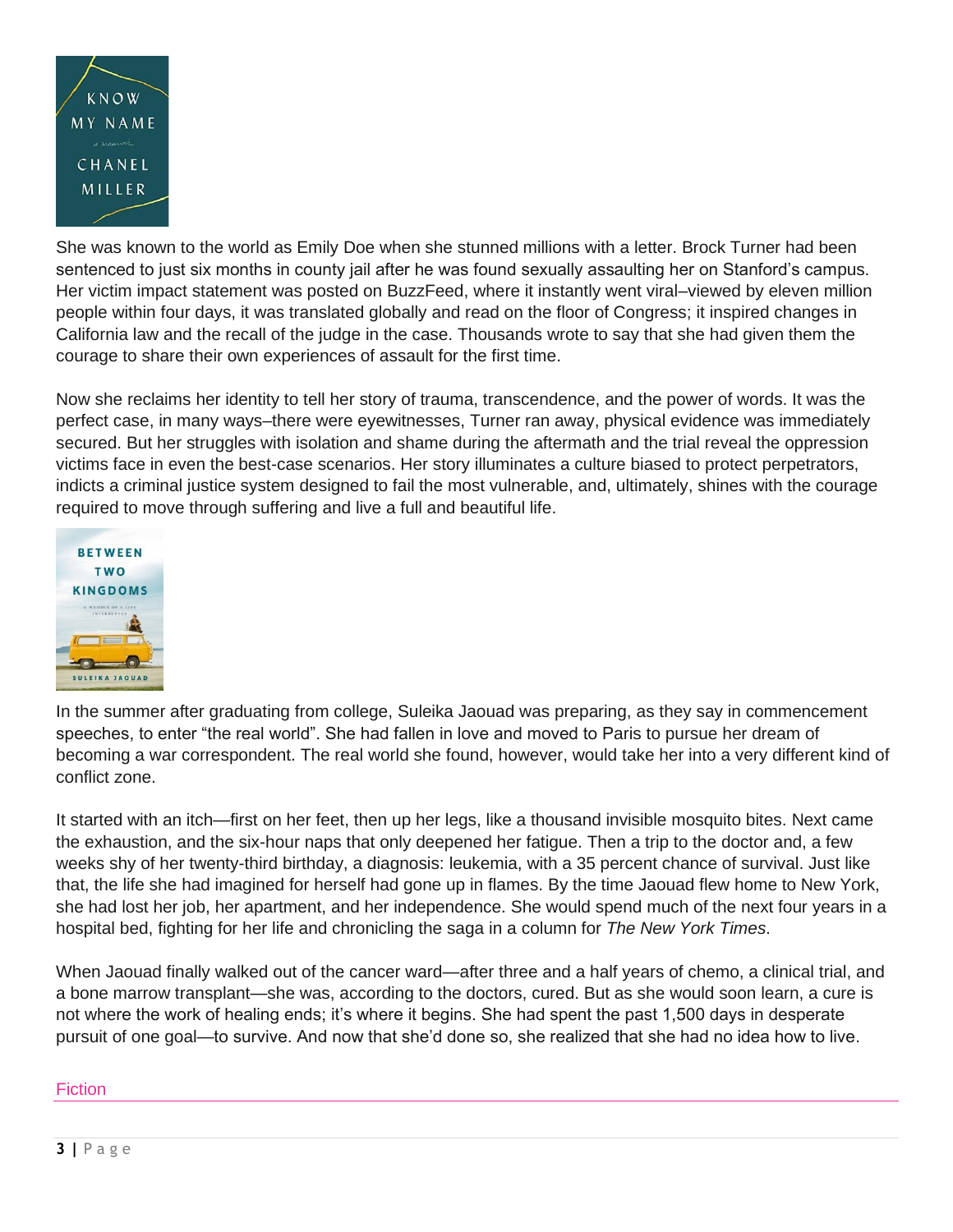

Cedar has nearly forgotten what her family looks like. Phoenix has nearly forgotten what freedom feels like. And Elsie has nearly given up hope. Nearly.

After time spent in foster homes, Cedar goes to live with her estranged father. Although she grapples with the pain of being separated from her mother, Elsie, and sister, Phoenix, she's hoping for a new chapter in her life, only to find herself once again in a strange house surrounded by strangers. From a youth detention centre, Phoenix gives birth to a baby she'll never get to raise and tries to forgive herself for all the harm she's caused (while wondering if she even should). Elsie, struggling with addiction and determined to turn her life around, is buoyed by the idea of being reunited with her daughters and strives to be someone they can depend on, unlike her own distant mother. These are the Strangers, each haunted in her own way. Between flickering moments of warmth and support, the women diverge and reconnect, fighting to survive in a fractured system that pretends to offer success but expects them to fail. Facing the distinct blade of racism from those they trusted most, they urge one another to move through the darkness, all the while wondering if they'll ever emerge safely on the other side.



If your mother was missing, would you tell the police? Even if the most obvious suspect was your father?

This is the dilemma facing the four grown Delaney siblings.

The Delaneys are fixtures in their community. The parents, Stan and Joy, are the envy of all of their friends. They're killers on the tennis court, and off it their chemistry is palpable. But after fifty years of marriage, they've finally sold their famed tennis academy and are ready to start what should be the golden years of their lives. So why are Stan and Joy so miserable?

The four Delaney children—Amy, Logan, Troy, and Brooke—were tennis stars in their own right, yet as their father will tell you, none of them had what it took to go all the way. But that's okay, now that they're all successful grown-ups and there is the wonderful possibility of grandchildren on the horizon.

One night a stranger named Savannah knocks on Stan and Joy's door, bleeding after a fight with her boyfriend. The Delaneys are more than happy to give her the small kindness she sorely needs. If only that was all she wanted.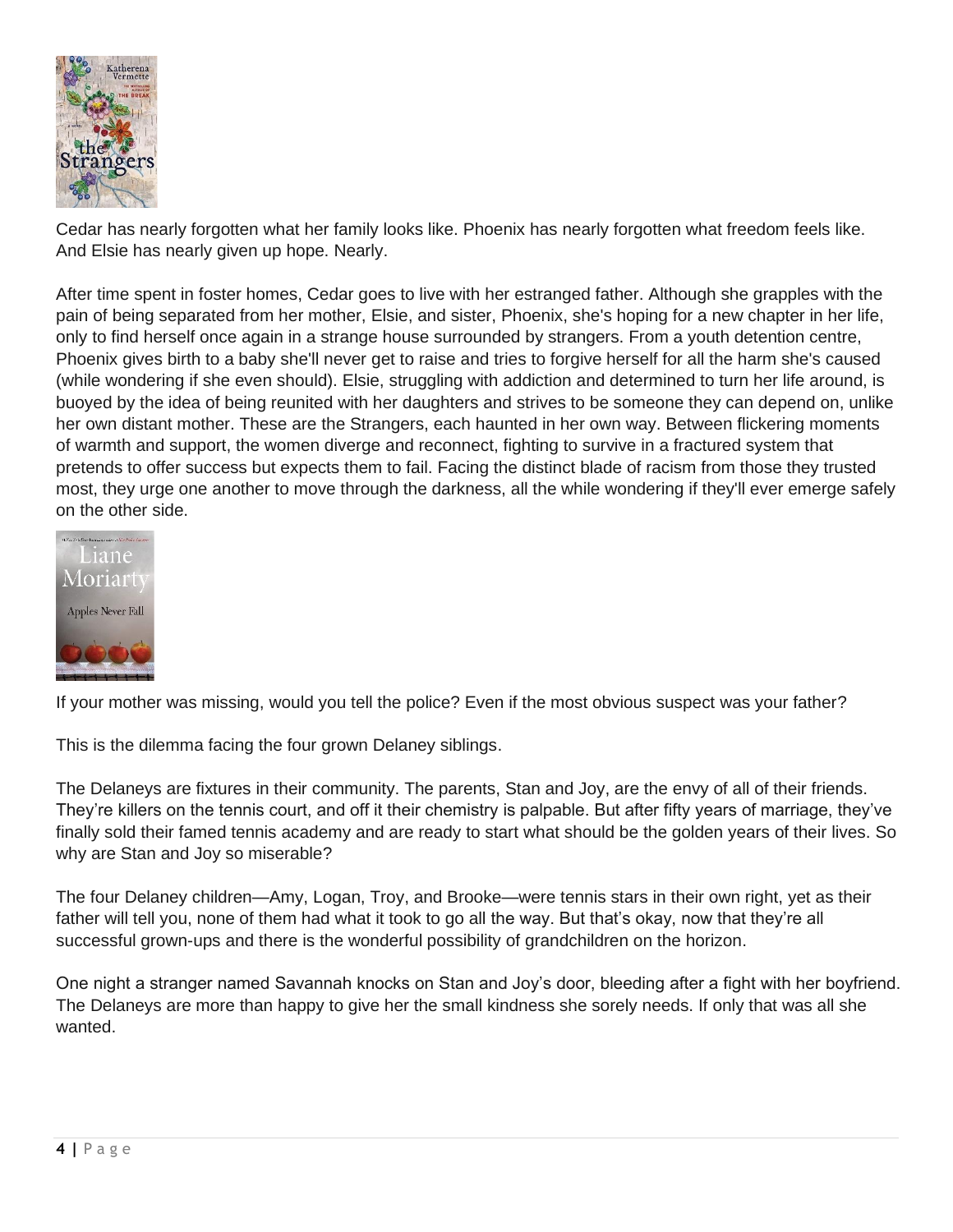

Nora Spangler is a successful attorney but when it comes to domestic life, she packs the lunches, schedules the doctor appointments, knows where the extra paper towel rolls are, and designs and orders the holiday cards. Her husband works hard, too... but why does it seem like she is always working so much harder?

When the Spanglers go house hunting in Dynasty Ranch, an exclusive suburban neighborhood, Nora meets a group of high-powered women--a tech CEO, a neurosurgeon, an award-winning therapist, a bestselling author- -with enviably supportive husbands. When she agrees to help with a resident's wrongful death case, she is pulled into the lives of the women there. She finds the air is different in Dynasty Ranch. The women aren't hanging on by a thread.

But as the case unravels, Nora uncovers a plot that may explain the secret to having-it-all. One that's worth killing for. Calling to mind a *Stepford Wives* gender-swap, *The Husbands* imagines a world where the burden of the "second shift" is equally shared--and what it may take to get there.



It is a perfect July morning, and Elle, a fifty-year-old happily married mother of three, awakens at "The Paper Palace"—the family summer place which she has visited every summer of her life. But this morning is different: last night Elle and her oldest friend Jonas crept out the back door into the darkness and had sex with each other for the first time, all while their spouses chatted away inside.

Now, over the next twenty-four hours, Elle will have to decide between the life she has made with her genuinely beloved husband, Peter, and the life she always imagined she would have had with her childhood love, Jonas, if a tragic event hadn't forever changed the course of their lives.

As Heller colors in the experiences that have led Elle to this day, we arrive at her ultimate decision with all its complexity. Tender yet devastating, *The Paper Palace* considers the tensions between desire and dignity, the legacies of abuse, and the crimes and misdemeanors of families.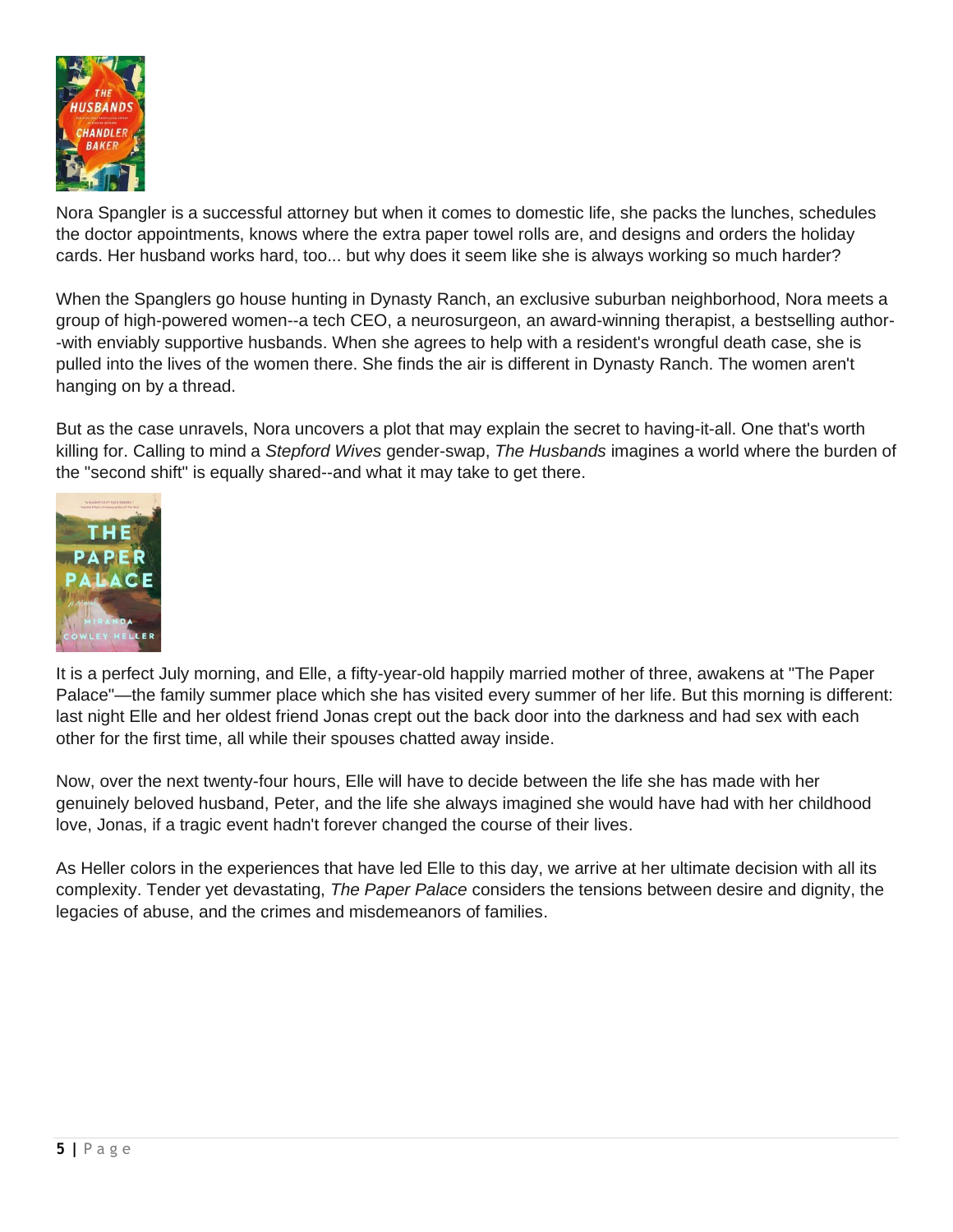

In 1970s Baltimore, fourteen-year-old Mary Jane loves cooking with her mother, singing in her church choir, and enjoying her family's subscription to the Broadway Show Tunes of the Month record club. Shy, quiet, and bookish, she's glad when she lands a summer job as a nanny for the daughter of a local doctor. A respectable job, Mary Jane's mother says. In a respectable house.

The house may look respectable on the outside, but inside it's a literal and figurative mess: clutter on every surface, *IMPEACHMENT: Now More Than Ever* bumper stickers on the doors, cereal and takeout for dinner. And even more troublesome (were Mary Jane's mother to know, which she does not): The doctor is a psychiatrist who has cleared his summer for one important job—helping a famous rock star dry out. A week after Mary Jane starts, the rock star and his movie star wife move in.

Over the course of the summer, Mary Jane introduces her new household to crisply ironed clothes and a family dinner schedule, and has a front-row seat to a liberal world of sex, drugs, and rock-and-roll (not to mention group therapy). Caught between the lifestyle she's always known and the future she's only just realized is possible, Mary Jane will arrive at September with a new idea about what she wants out of life, and what kind of person she's going to be



Blythe Connor is determined that she will be the warm, comforting mother to her new baby Violet that she herself never had.

But in the thick of motherhood's exhausting early days, Blythe becomes convinced that something is wrong with her daughter–she doesn't behave like most children do.

Or is it all in Blythe's head? Her husband, Fox, says she's imagining things. The more Fox dismisses her fears, the more Blythe begins to question her own sanity, and the more we begin to question what Blythe is telling us about her life as well.

Then their son Sam is born–and with him, Blythe has the blissful connection she'd always imagined with her child. Even Violet seems to love her little brother. But when life as they know it is changed in an instant, the devastating fall-out forces Blythe to face the truth.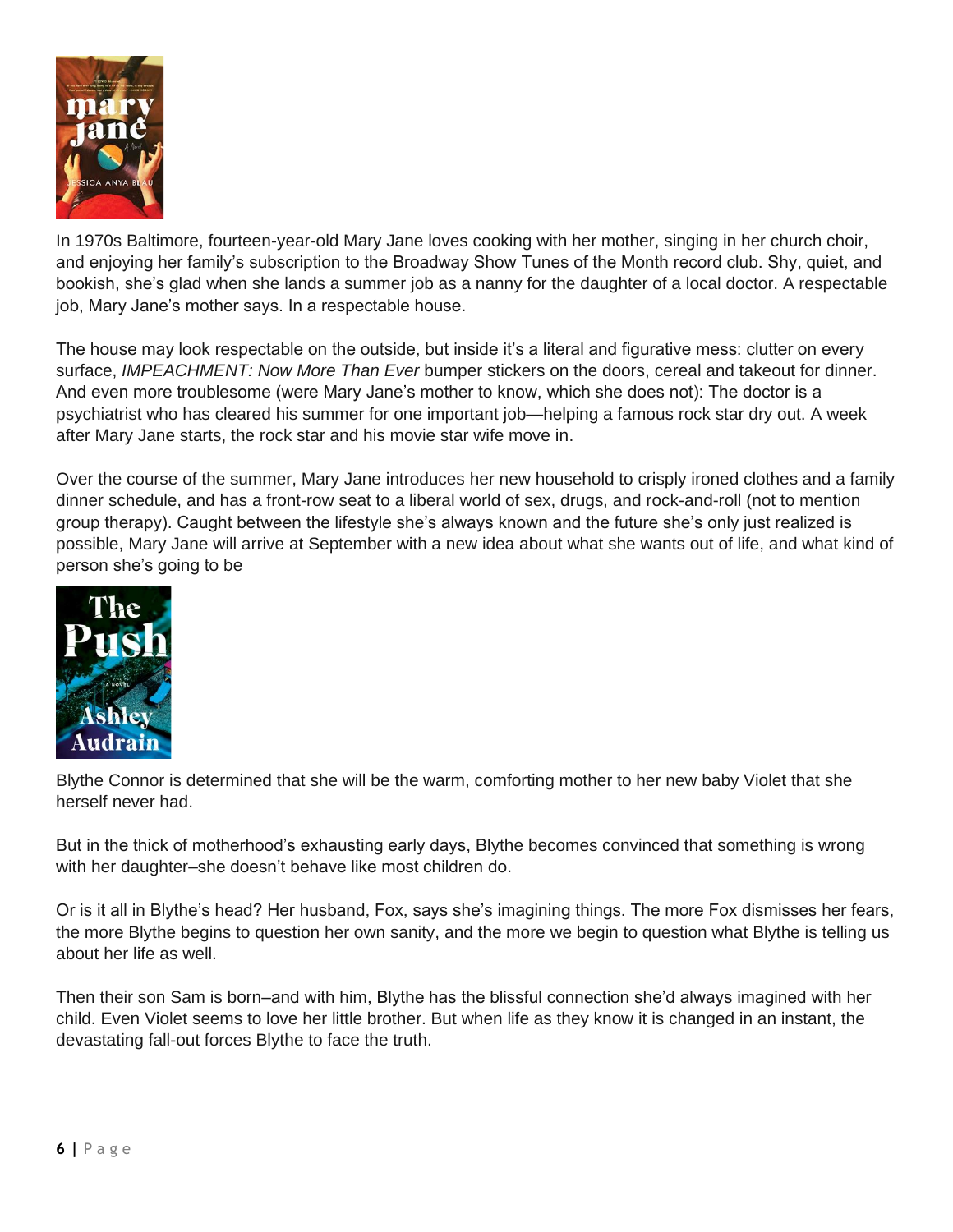

Between life and death there is a library.

When Nora Seed finds herself in the Midnight Library, she has a chance to make things right. Up until now, her life has been full of misery and regret. She feels she has let everyone down, including herself. But things are about to change.

The books in the Midnight Library enable Nora to live as if she had done things differently. With the help of an old friend, she can now undo every one of her regrets as she tries to work out her perfect life. But things aren't always what she imagined they'd be, and soon her choices place the library and herself in extreme danger.

Before time runs out, she must answer the ultimate question: what is the best way to live?



Eudora Honeysett is done with this noisy, moronic world—all of it. She has witnessed the indignities and suffering of old age and has lived a full life. At eighty-five, she isn't going to leave things to chance. Her end will be on her terms. With one call to a clinic in Switzerland, a plan is set in motion.

Then she meets ten-year-old Rose Trewidney, a whirling, pint-sized rainbow of color and sparkling cheer. All Eudora wants is to be left alone to set her affairs in order. Instead, she finds herself embarking on a series of adventures with the irrepressible Rose and their affable neighbor, the recently widowed Stanley—afternoon tea, shopping sprees, trips to the beach, birthday celebrations, pizza parties.

While the trio of unlikely BFFs grow closer and anxiously await the arrival of Rose's new baby sister, Eudora is reminded of her own childhood—of losing her father during World War II and the devastating impact it had on her entire family. In reflecting on her past, Eudora realizes she must come to terms with what lies ahead.

But now that her joy for life has been rekindled, how can she possibly say goodbye?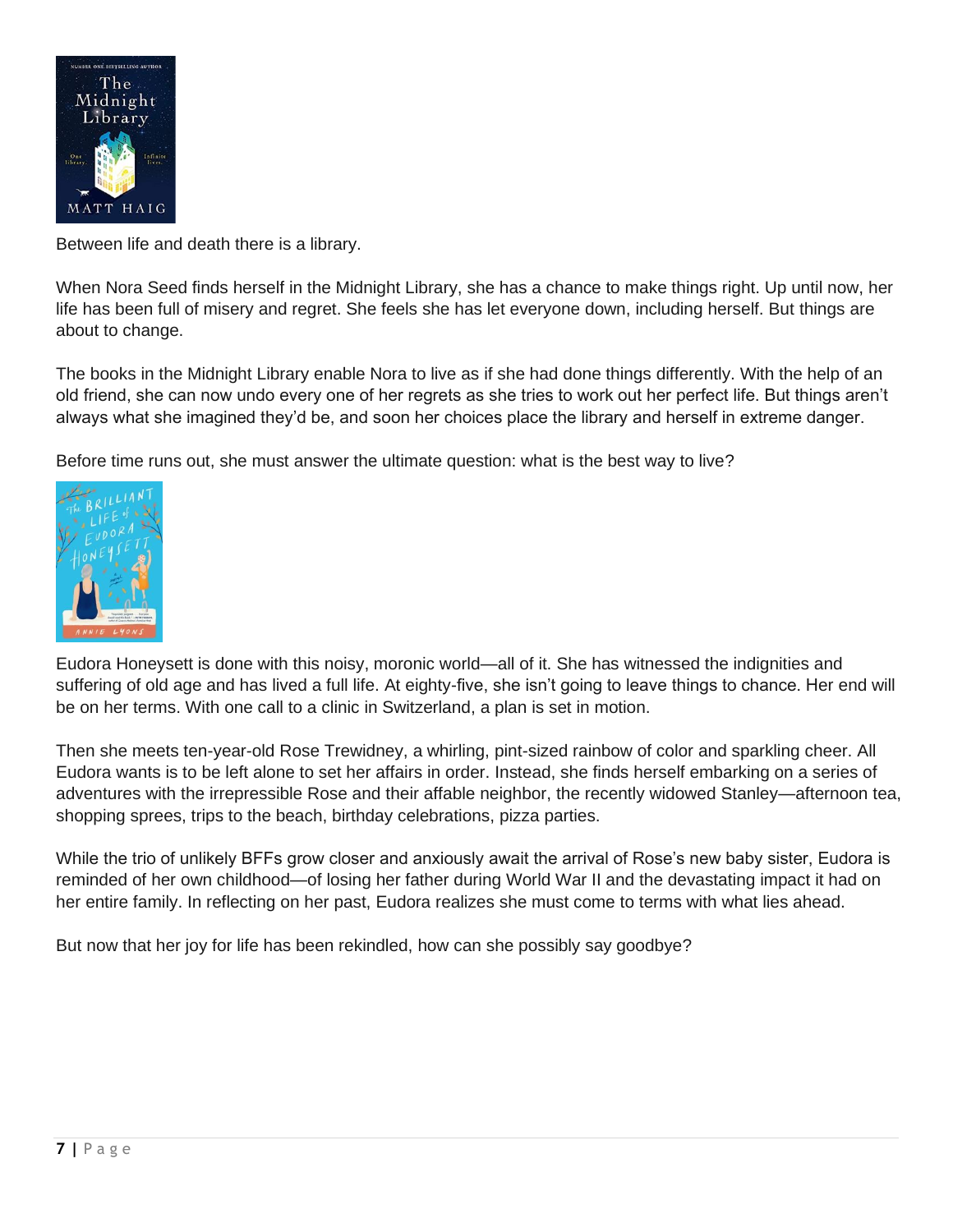

Looking at real estate isn't usually a life-or-death situation, but an apartment open house becomes just that when a failed bank robber bursts in and takes a group of strangers hostage. The captives include a recently retired couple who relentlessly hunt down fixer-uppers to avoid the painful truth that they can't fix up their own marriage. There's a wealthy banker who has been too busy making money to care about anyone else and a young couple who are about to have their first child but can't seem to agree on anything, from where they want to live to how they met in the first place. Add to the mix an eighty-seven-year-old woman who has lived long enough not to be afraid of someone waving a gun in her face, a flustered but still-ready-to-make-a-deal real estate agent, and a mystery man who has locked himself in the apartment's only bathroom, and you've got the worst group of hostages in the world.

Each of them carries a lifetime of grievances, hurts, secrets, and passions that are ready to boil over. None of them is entirely who they appear to be. And all of them—the bank robber included—desperately crave some sort of rescue. As the authorities and the media surround the premises, these reluctant allies will reveal surprising truths about themselves and set in a motion a chain of events so unexpected that even they can hardly explain what happens next.



Alix Chamberlain is a woman who gets what she wants and has made a living, with her confidence-driven brand, showing other women how to do the same. So she is shocked when her babysitter, Emira Tucker, is confronted while watching the Chamberlains' toddler one night, walking the aisles of their local high-end supermarket. The store's security guard, seeing a young black woman out late with a white child, accuses Emira of kidnapping two-year-old Briar. A small crowd gathers, a bystander films everything, and Emira is furious and humiliated. Alix resolves to make things right.

But Emira herself is aimless, broke, and wary of Alix's desire to help. At twenty-five, she is about to lose her health insurance and has no idea what to do with her life. When the video of Emira unearths someone from Alix's past, both women find themselves on a crash course that will upend everything they think they know about themselves, and each other.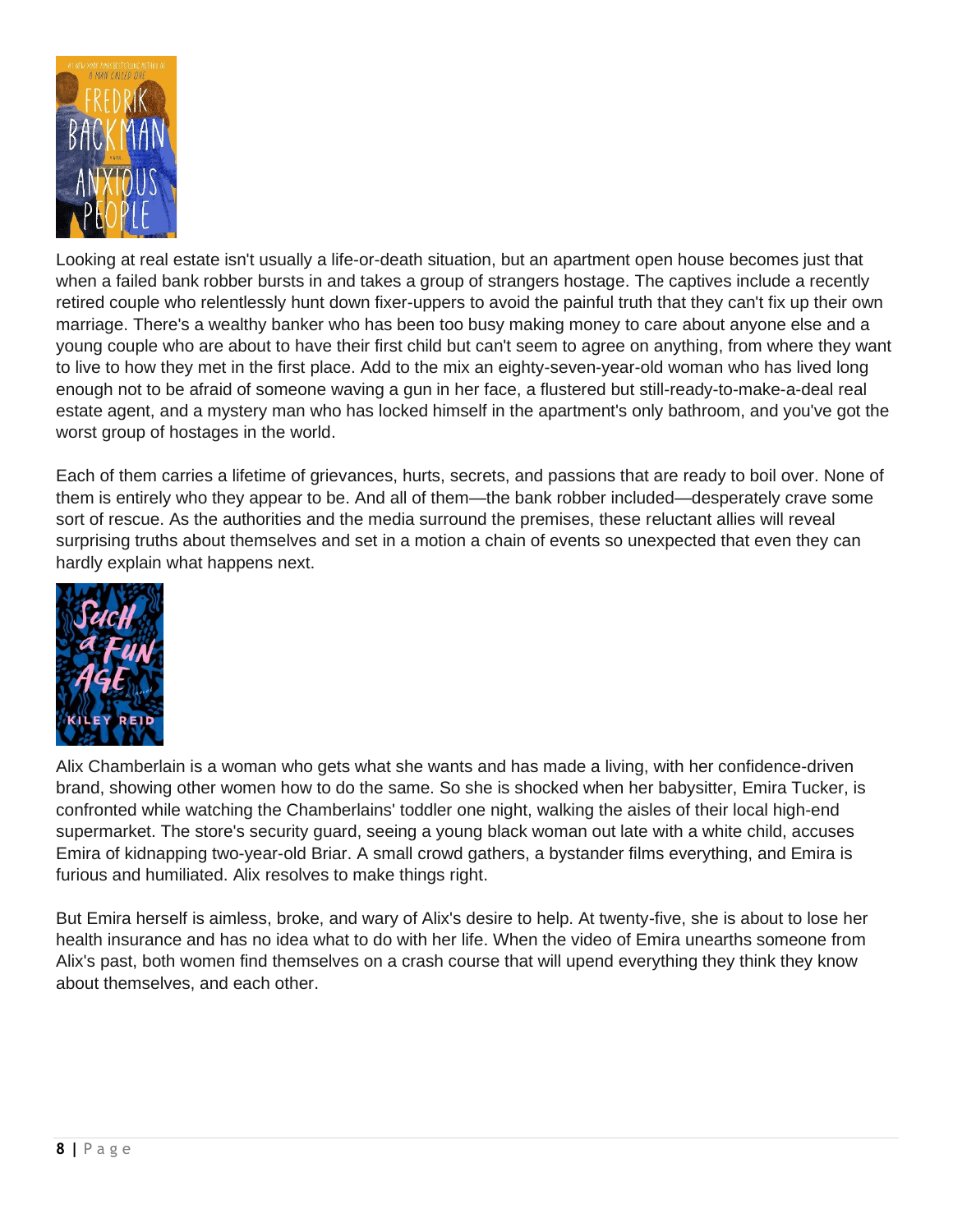

In Brooklyn, eighteen-year-old Deya is starting to meet with suitors. Though she doesn't want to get married, her grandparents give her no choice. History is repeating itself: Deya's mother, Isra, also had no choice when she left Palestine as a teenager to marry Adam. Though Deya was raised to believe her parents died in a car accident, a secret note from a mysterious, yet familiar-looking woman makes Deya question everything she was told about her past. As the narrative alternates between the lives of Deya and Isra, she begins to understand the dark, complex secrets behind her community.



Taken from their families when they are very small and sent to a remote, church-run residential school, Kenny, Lucy, Clara, Howie and Maisie are barely out of childhood when they are finally released after years of detention.

Alone and without any skills, support or families, the teens find their way to the seedy and foreign world of Downtown Eastside Vancouver, where they cling together, striving to find a place of safety and belonging in a world that doesn't want them. The paths of the five friends cross and crisscross over the decades as they struggle to overcome, or at least forget, the trauma they endured during their years at the Mission.

Fuelled by rage and furious with God, Clara finds her way into the dangerous, highly charged world of the American Indian Movement. Maisie internalizes her pain and continually places herself in dangerous situations. Famous for his daring escapes from the school, Kenny can't stop running and moves restlessly from job to job—through fishing grounds, orchards and logging camps—trying to outrun his memories and his addiction. Lucy finds peace in motherhood and nurtures a secret compulsive disorder as she waits for Kenny to return to the life they once hoped to share together. After almost beating one of his tormentors to death, Howie serves time in prison, then tries once again to re-enter society and begin life anew.



Lydia lives in Acapulco. She has a son, Luca, the love of her life, and a wonderful husband who is a journalist. And while cracks are beginning to show in Acapulco because of the cartels, Lydia's life is, by and large, fairly comfortable. But after her husband's tell-all profile of the newest drug lord is published, none of their lives will ever be the same.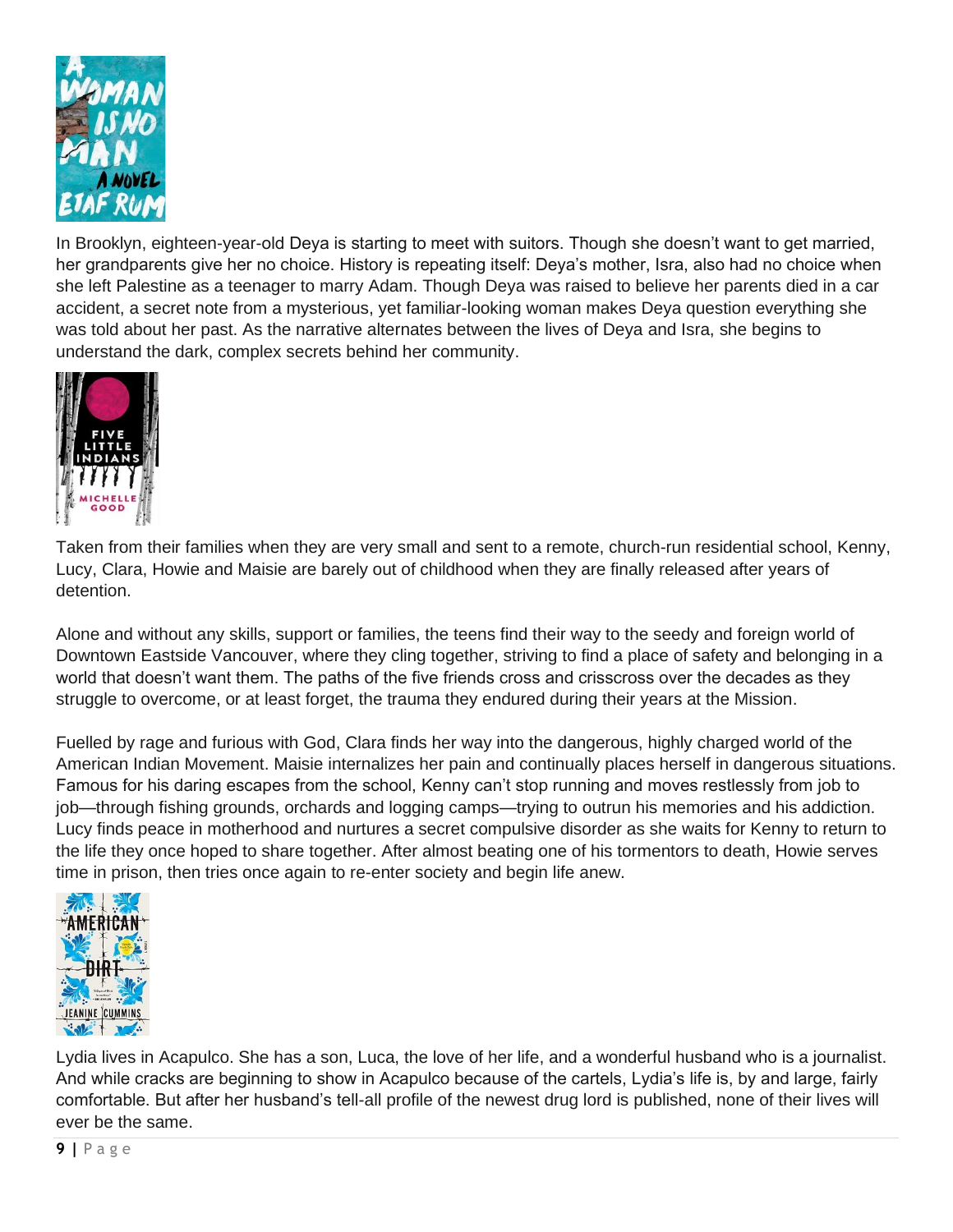Forced to flee, Lydia and Luca find themselves joining the countless people trying to reach the United States. Lydia soon sees that everyone is running from something. But what exactly are they running to?



Diana O'Toole is perfectly on track. She will be married by thirty, done having kids by thirty-five, and move out to the New York City suburbs, all while climbing the professional ladder in the cutthroat art auction world. She's not engaged just yet, but she knows her boyfriend, Finn, a surgical resident, is about to propose on their romantic getaway to the Galápagos—days before her thirtieth birthday. Right on time.

But then a virus that felt worlds away has appeared in the city, and on the eve of their departure, Finn breaks the news: It's all hands on deck at the hospital. He has to stay behind. You should still go, he assures her, since it would be a shame for all of their nonrefundable trip to go to waste. And so, reluctantly, she goes.

Almost immediately, Diana's dream vacation goes awry. The whole island is now under quarantine, and she is stranded until the borders reopen. Completely isolated, she must venture beyond her comfort zone. Slowly, she carves out a connection with a local family when a teenager with a secret opens up to Diana, despite her father's suspicion of outsiders.

Diana finds herself examining her relationships, her choices, and herself—and wondering if when she goes home, she too will have evolved into someone completely different



Ansel Packer is scheduled to die in twelve hours. He knows what he's done, and now awaits execution, the same chilling fate he forced on those girls, years ago. But Ansel doesn't want to die; he wants to be celebrated, understood. He hoped it wouldn't end like this, not for him.

Through a kaleidoscope of women—a mother, a sister, a homicide detective—we learn the story of Ansel's life. We meet his mother, Lavender, a seventeen-year-old girl pushed to desperation; Hazel, twin sister to Ansel's wife, inseparable since birth, forced to watch helplessly as her sister's relationship threatens to devour them all; and finally, Saffy, the homicide detective hot on his trail, who has devoted herself to bringing bad men to justice but struggles to see her own life clearly. As the clock ticks down, these three women sift through the choices that culminate in tragedy, exploring the rippling fissures that such destruction inevitably leaves in its wake.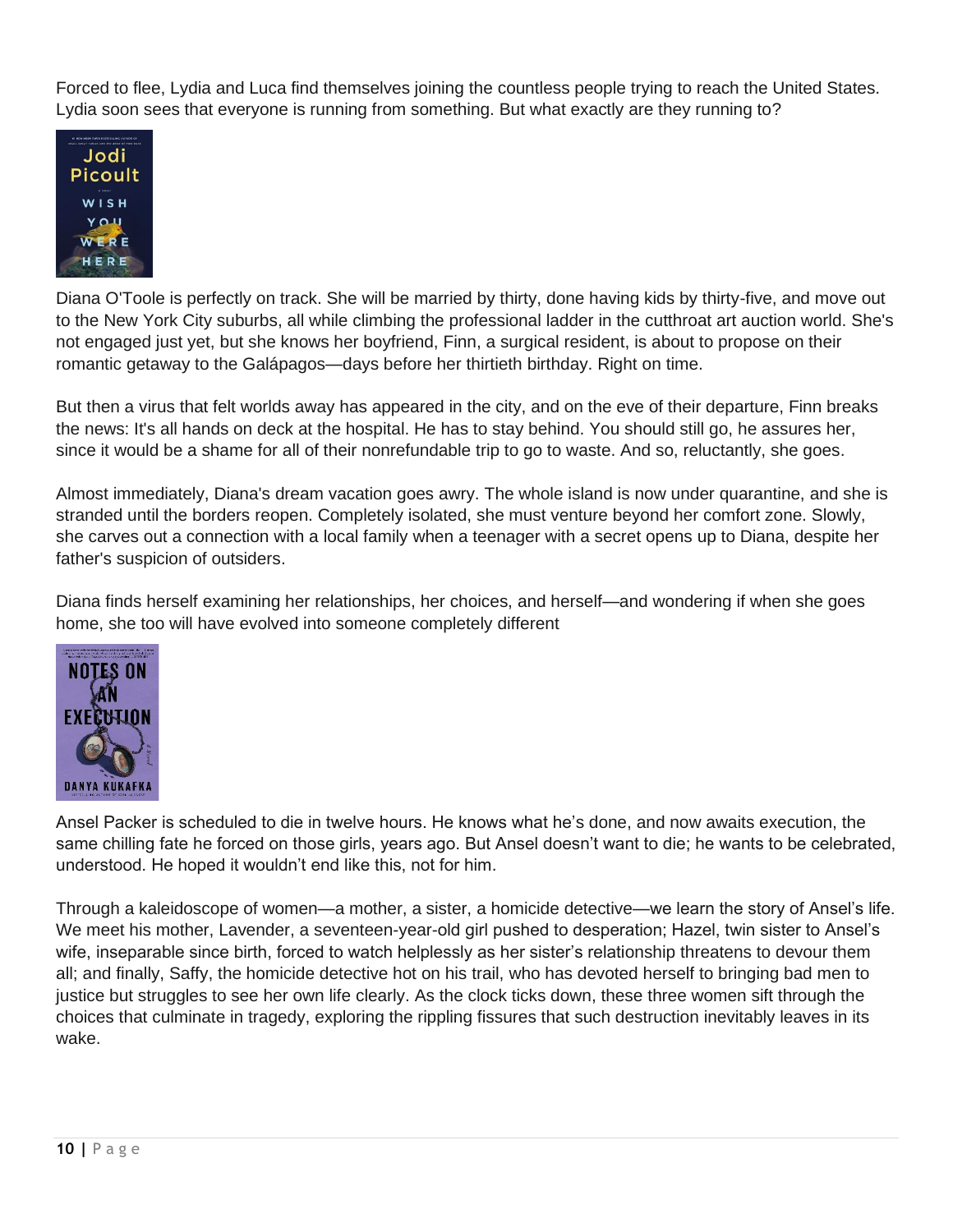

It was 1970 when thirteen-year-old Kit Walker was abducted by Manny Romero, a smooth-talking, low-level criminal. Longing for the family and security she never had, she allowed herself to be coddled and groomed into Manny's partner-in-crime. Before long, Kit and Manny became infamous for their string of gas station robberies throughout Texas, making a name for themselves as the Texaco Twosome.

But as Manny's fatherly demeanor shifts to something darker and more violent, Kit is forced to reconsider their relationship and her own safety. In a flash decision, she leaves Manny at a holdup gone wrong.

Thirteen years after her escape, she has made a home for herself and her daughter amongst the pecan trees and muddy creeks of the claustrophobic town of Pecan Hollow. When Manny shows up at her doorstep a new man, fresh out of prison, Kit's profound and twisted attachment to him compels her to let him in. Immediately, Kit's world is transformed and her community is sent into a tailspin.



Molly Gray is not like everyone else. She struggles with social skills and misreads the intentions of others. Her gran used to interpret the world for her, codifying it into simple rules that Molly could live by.

Since Gran died a few months ago, twenty-five-year-old Molly has been navigating life's complexities all by herself. No matter—she throws herself with gusto into her work as a hotel maid. Her unique character, along with her obsessive love of cleaning and proper etiquette, make her an ideal fit for the job. She delights in donning her crisp uniform each morning, stocking her cart with miniature soaps and bottles, and returning guest rooms at the Regency Grand Hotel to a state of perfection.

But Molly's orderly life is upended the day she enters the suite of the infamous and wealthy Charles Black, only to find it in a state of disarray and Mr. Black himself dead in his bed. Before she knows what's happening, Molly's unusual demeanor has the police targeting her as their lead suspect. She quickly finds herself caught in a web of deception, one she has no idea how to untangle. Fortunately for Molly, friends she never knew she had unite with her in a search for clues to what really happened to Mr. Black—but will they be able to find the real killer before it's too late?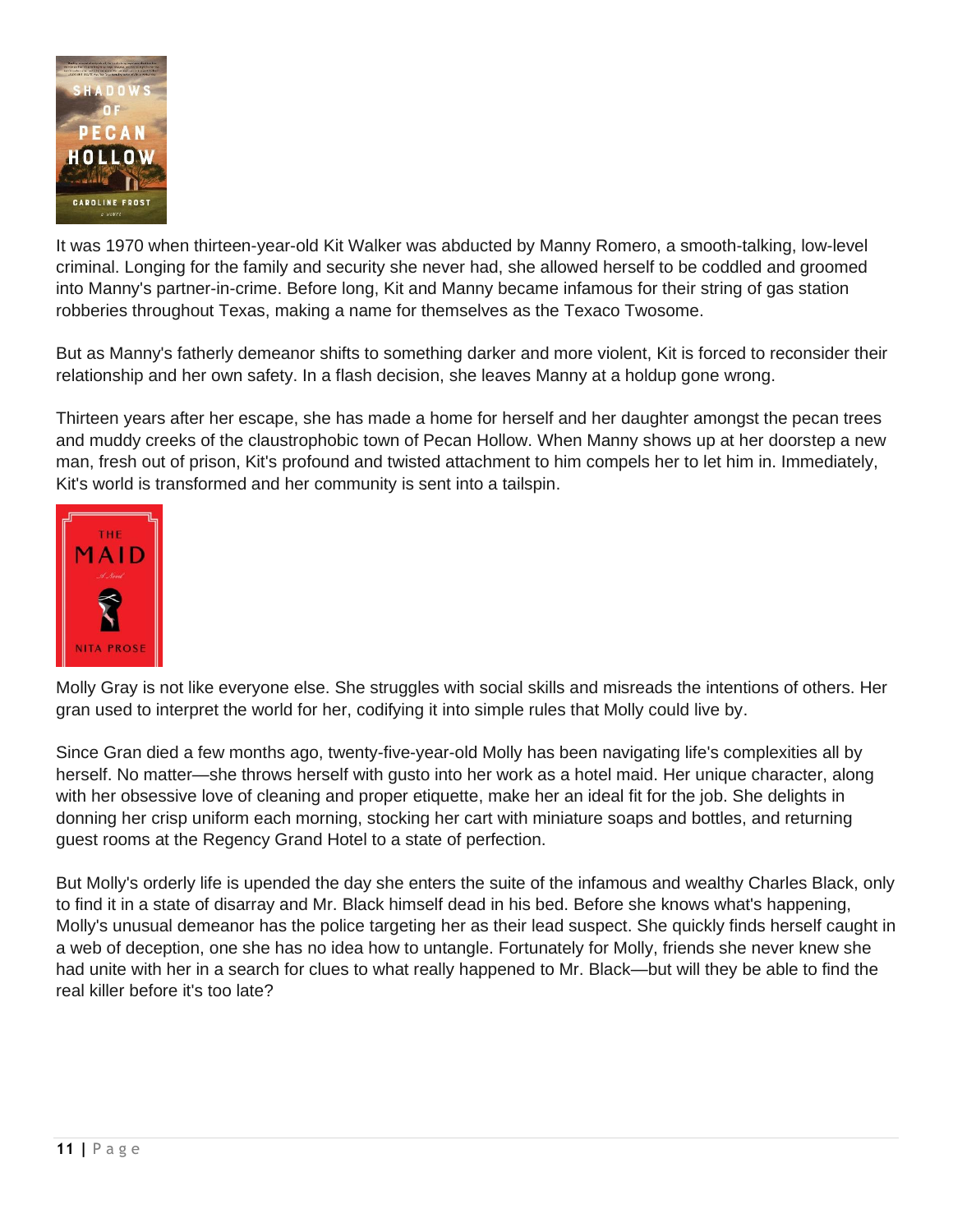

Widower Mukesh lives a quiet life in the London Borough of Ealing after losing his beloved wife. He shops every Wednesday, goes to Temple, and worries about his granddaughter, Priya, who hides in her room reading while he spends his evenings watching nature documentaries.

Aleisha is a bright but anxious teenager working at the local library for the summer when she discovers a crumpled-up piece of paper in the back of *To Kill a Mockingbird.* It's a list of novels that she's never heard of before. Intrigued, and a little bored with her slow job at the checkout desk, she impulsively decides to read every book on the list, one after the other. As each story gives up its magic, the books transport Aleisha from the painful realities she's facing at home.

When Mukesh arrives at the library, desperate to forge a connection with his bookworm granddaughter, Aleisha passes along the reading list… hoping that it will be a lifeline for him too. Slowly, the shared books create a connection between two lonely souls, as fiction helps them escape their grief and everyday troubles and find joy again.



In her twenties, Belle da Costa Greene is hired by J. P. Morgan to curate a collection of rare manuscripts, books, and artwork for his newly built Pierpont Morgan Library. Belle becomes a fixture on the New York society scene and one of the most powerful people in the art and book world, known for her impeccable taste and shrewd negotiating for critical works as she helps build a world-class collection.

But Belle has a secret, one she must protect at all costs. She was born not Belle da Costa Greene but Belle Marion Greener. She is the daughter of Richard Greener, the first Black graduate of Harvard and a well-known advocate for equality. Belle's complexion isn't dark because of her alleged Portuguese heritage that lets her pass as white—her complexion is dark because she is African American.